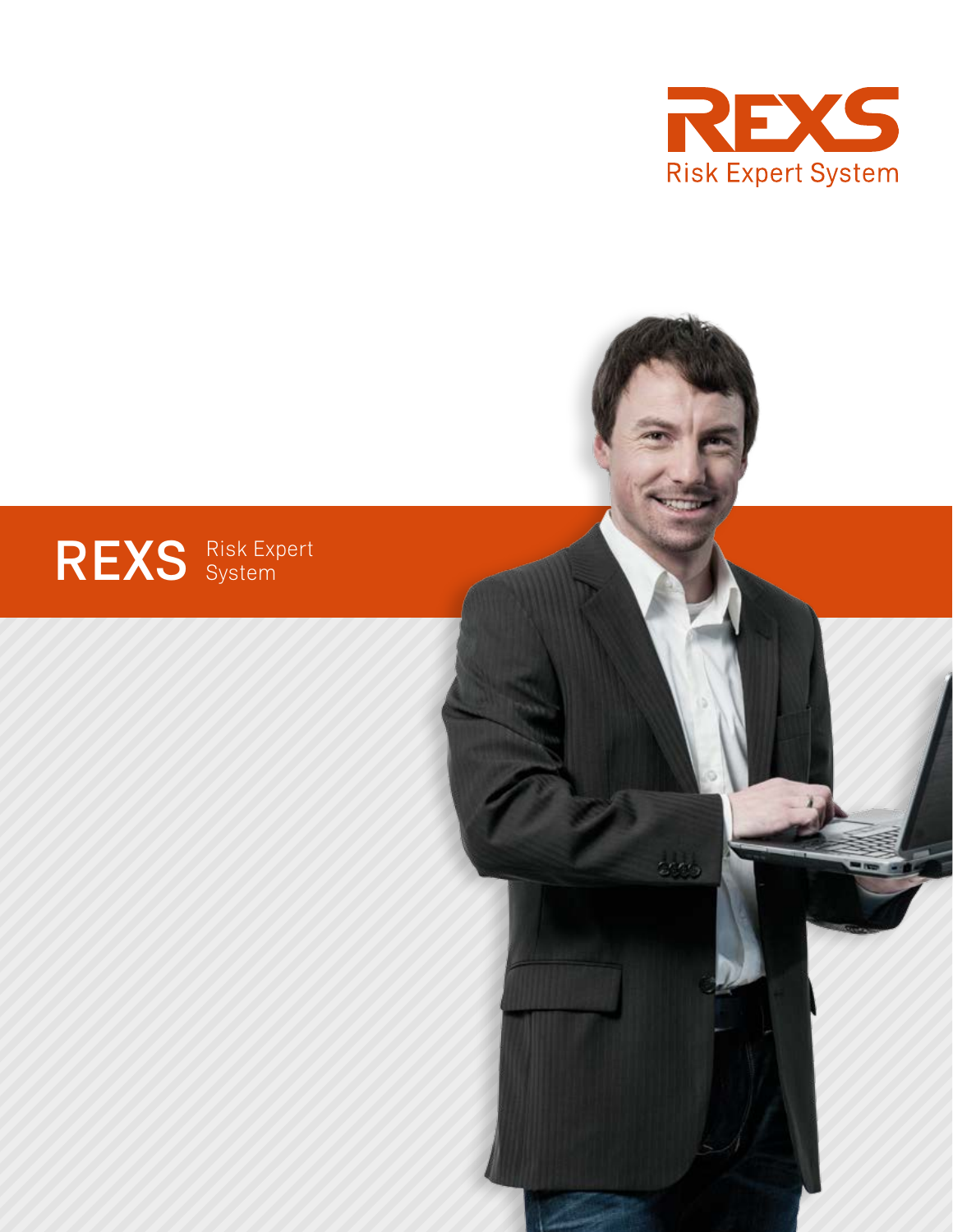#### **REXS – by experts for experts**

REXS is based on the extensive experience of VTU experts in the GMP and safety sector. The system is specifically designed to support experts engaged in the pharmaceutical, medical and engineering sector during the implementation of risk management that is FDA and EU GMP-compliant.

- Development and validation in accordance with Annex 11 of the EU GMP Guideline, 21CFR11 and GAMP 5.0
- GMP-compliant risk analysis documents can be version-managed, created and released by authorized persons and are unchangeable when archived.
- Lifecycle-oriented risk management e.g. in accordance with ICH Q9 and EN ISO 14971

We provide you with support during introduction of the software in your company. Together with you, we define your risk management process and help you to implement it in the software system.

#### Company profile

VTU Engineering is both planner and consultant for the pharmaceutical, life science and medical technology industries. One focus of our activities is on GMP services within the scope of qualifying and validating equipment, processes, computer systems and medical devices.

We also provide consulting for the introduction of GMP-compliant processes in engineering, production, laboratory and quality assurance through to collaboration during audits and inspections.

The experts at VTU Engineering have experience in a variety of different projects and are very familiar with industry requirements as a result of their work and continuing professional development in the GMP and pharmaceutical sectors. You can benefit similarly from the high standard of our technical and organizational skills.

VTU has been conducting risk assessments in-house and in customer projects for many years, both in the GMP sector and in safety engineering. Our risk analysis experts often take over moderation of the risk analyses in the process.

VTU, in cooperation with gempex, developed the model of objectoriented risk management for the implementation of a lifecycleorientated quality risk management. It aims to assist companies to implement and optimize their risk processes.

The REXS software was developed based on our many years of experience in the safety, GMP, risk and quality management sectors.

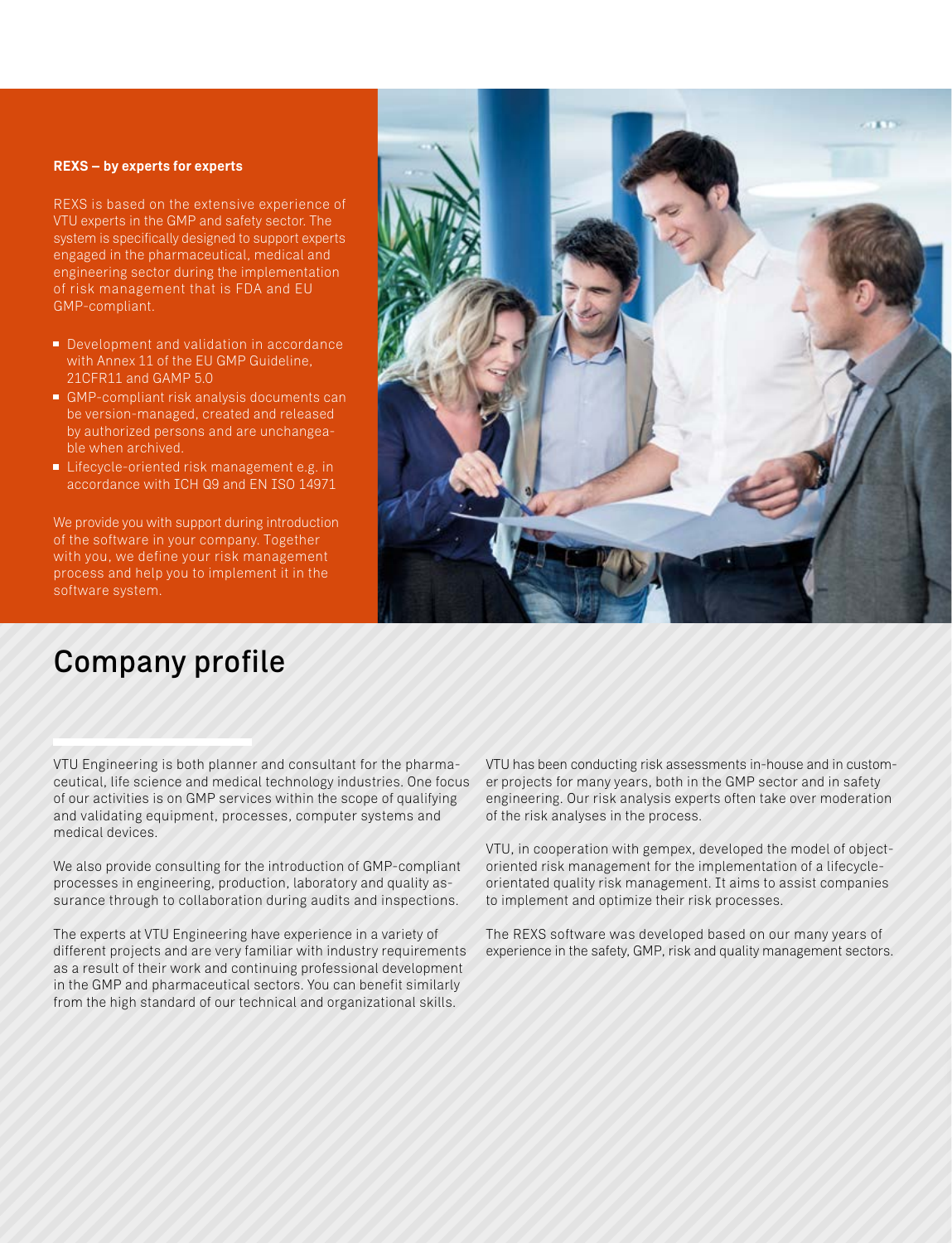# Software for efficient risk management

It has been a legal requirement for years for companies to implement a risk management process throughout the entire product life cycle. REXS was developed specifically for the pharmaceutical, medical and engineering sector. The software system is based on the extensive experience of VTU experts in the GMP and safety sector in addition to the FDA and EU GMP-compliant risk management process of our development partners.

- ó Risk analyses for GxP, QM, safety & technology
- No loss of knowledge, expert know-how at your fingertips m.
- **Effective action management**
- Cross-site consistency
- Centralized data management
- Import/export of risk analysis
- ó Risk management across the entire lifecycle

#### Easy and GMP-compliant risk management

REXS is an innovative software system for efficiently creating risk analyses and managing actions centrally.

The software enables the use of various methods such as FMEA, HAZOP, Ishikawa diagrams or user-defined methods and is the perfect moderation and documentation tool for performing risk analyzes.

The regulatory requirements on lifecycle-oriented risk management (e.g. in accordance with ICH Q9 or EN ISO 14971) are put into practice in REXS. It is easy to implement risk communication in REXS – by reusing knowledge at the touch of a button.

- Customer-specific configuration (e.g. of forms, evaluation catalogues and risk matrices)
- Combination of tabular/graphical methods
- Automatically generated action catalogues for tracking status and deadlines for each defined measure
- GMP-compliant document creation
- Document release by authorized individuals via the integrated comment process
- $\blacksquare$ Data output in common formats such as PDF, RTF (Word) and Excel
- Creation of standardised risk analyses in your companyspecific document layouts

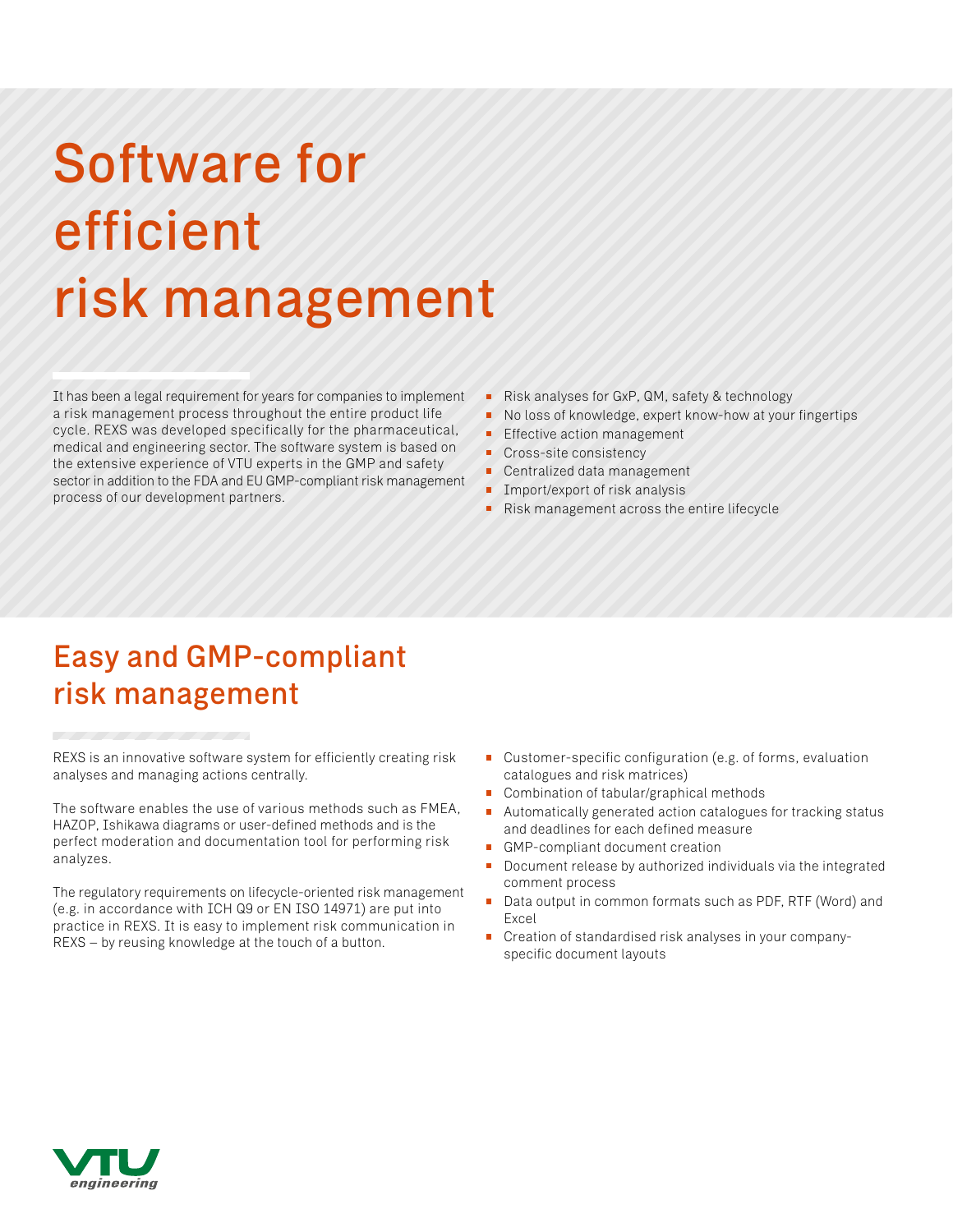

#### Lifecycle-oriented risk management

Risk analyses are always performed for defined objects – equipments, products, processes and their combinations throughout the entire product life cycle.

When creating new risk analyses – starting from product development to routine production – REXS shows you at the touch of a button the risks specifically relevant for these objects and actions to reduce their risks. In this case, the system makes use of all the data from old risk analyses which already exists in the system. So experts have access to the extensive risk knowledge at any time - from product development to application.

- Intelligent object-oriented suggestion system
- $\blacksquare$ Suggestions for risks including their evaluation and actions for reducing them
- Central management of all site-related objects
- Hierarchical structuring enables mapping at different system levels

### Effective knowledge management

Your company's pool of knowledge expands constantly due to the self-learning database. The risk knowledge of every analysis is available company-wide and independent of time. Even risks only considered once are not forgotten. Suggestions for evaluations of the same risks from previous analyses create consistent data.

- Your risk knowledge grows with each analysis
- $\blacksquare$ Consistency with and across risk documents
- Efficient knowledge transfer: Knowledge already acquired can  $\blacksquare$ be reused easily and extensively
- Location- and time-independent knowledge transfer enables risk management over the entire lifecycle
- Support during the risk review or change control due to comprehensive risk requests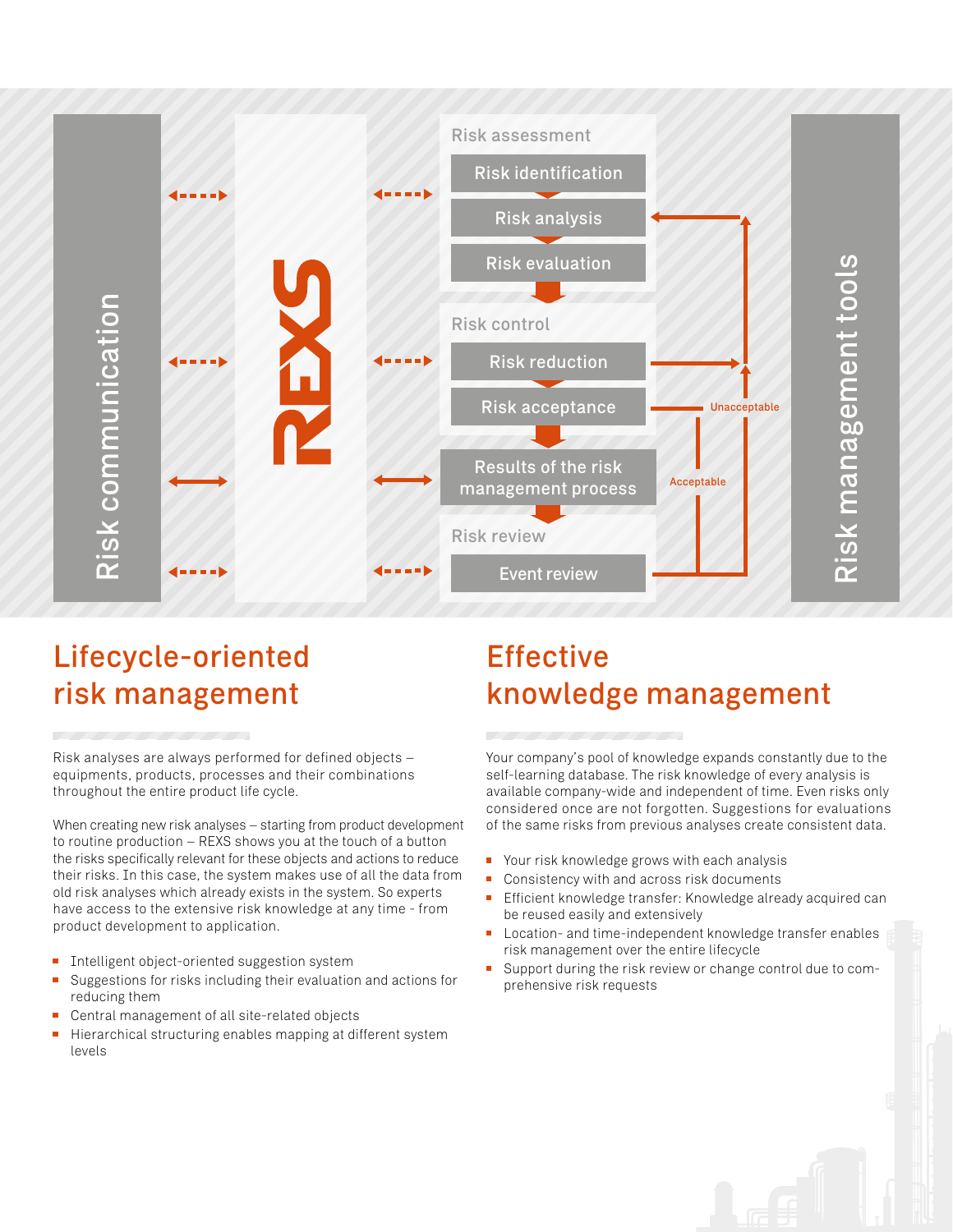

#### From document overload to information network

On the one hand, risk analyses are created by different people and, on the other hand, over a very long time period. With REXS resulting gaps in knowledge and information exchange can be easily minimized.

REXS is a client-server application and can be used across departments and locations to optimize the risk management process company-wide. The data entered when creating a risk analysis in the REXS database are linked via a logical network and made available to users for all other risk analyses and evaluations. Actions can be managed simply and centrally in the system. Thus knowledge already acquired is not lost but continues to be available companywide, is well-structured and can be called up at any time.

- Site-independent management and reuse of risk knowledge
- $\blacksquare$ Central management of risk analyses and all related documents in the integrated Explorer
- Actions module for centralized management and follow-up of all actions to be executed
- Take the right information to the right people, anytime  $\overline{\phantom{a}}$
- $\blacksquare$ Import/export functions for risk analyses
- $\blacksquare$ Extensive search functions – find even those risks that you have only considered once
- Fast system installation and user acceptance due to intuitive  $\blacksquare$ user interfaces